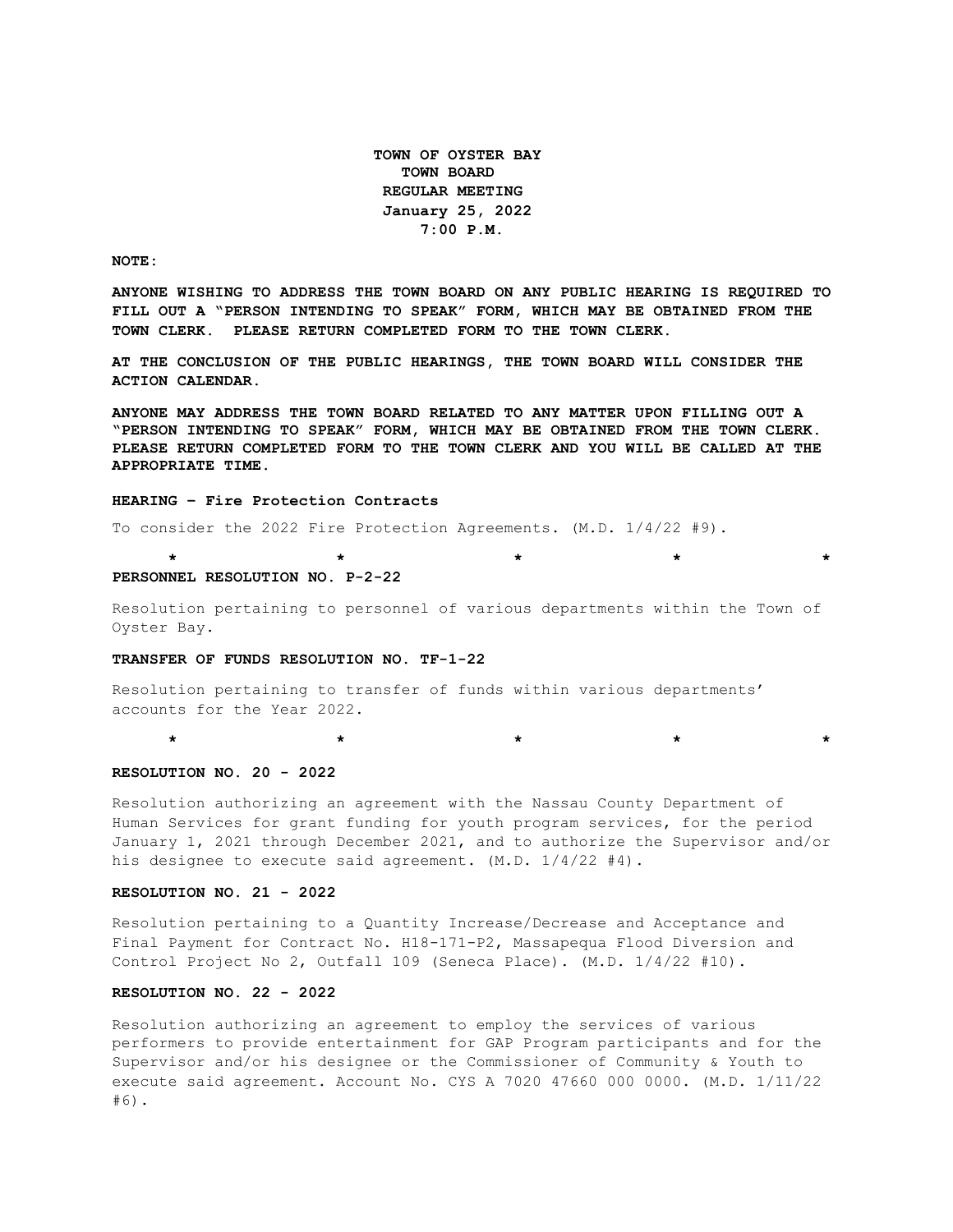### **RESOLUTION NO. 23 - 2022**

Resolution authorizing an agreement to provide entertainment for the Group Activities Program (GAP) for an event scheduled for February 11, 2022 at the Syosset-Woodbury Community Center and for the Commissioner of Community and Youth Services to execute said agreement. (M.D. 1/11/22 #7).

### **RESOLUTION NO. 24 - 2022**

Resolution authorizing acceptance of a donation of a sign from the Massapequa Chamber of Commerce, to be installed at Field of Dreams in Massapequa. Account No. PKS A 0001 02705 000 0000. (M.D. 1/11/22 #8).

### **RESOLUTION NO. 25 - 2022**

Resolution authorizing an extension and modification of agreement for One-Stop Operator for the period January 1, 2022 through December 31, 2022, to be funded by the Workforce Innovation and Opportunity Act, and for the Supervisor, or his designee to execute said agreement. (M.D. 1/11/22 #17).

## **RESOLUTION NO. 26 - 2022**

Resolution directing the Town Clerk to publish a Notice of Hearing in connection with the Community Development's  $48<sup>th</sup>$  Program Year 2022-2023, scheduled to be held February 22, 2022. Account No. IGA CD 8686 44100 000 CD 21. (M.D. 1/11/22 #18).

### **RESOLUTION NO. 27 - 2022**

Resolution authorizing issuance of a refund for a building permit to Eva Campo. Account No. PAD B 0001 02555 000 0000. (M.D. 1/11/22 #19).

#### **RESOLUTION NO. 28 - 2022**

Resolution authorizing issuance of a refund for a building permit to MP Construction.D.Inc. Account No. PAD B 0001 02555 000 0000. (M.D. 1/11/22 #20).

## **RESOLUTION NO. 29 - 2022**

Resolution authorizing Change Order No. 1 and Quantity Decrease under Contract No. H18-171-P5, Massapequa Flood Diversion and Control, Project #5 Philadelphia Avenue & Atlantic Avenue, Massapequa Park. (M.D. 1/11/22 #21).

#### **RESOLUTION NO. 30 - 2022**

Resolution calling for a public hearing for the 2022 Capital Program – Park Districts. Hearing date: February 8, 2022. (M.D. 1/11/22 #23).

#### **RESOLUTION NO. 31`- 2022**

Resolution appropriating funds for the 2022 Capital Program – Parks General.  $(M.D. 1/11/22 #24)$ .

## **RESOLUTION NO. 32 - 2022**

Resolution appropriating funds for the 2022 Capital Program – Highway Improvements. (M.D. 1/11/22 #25).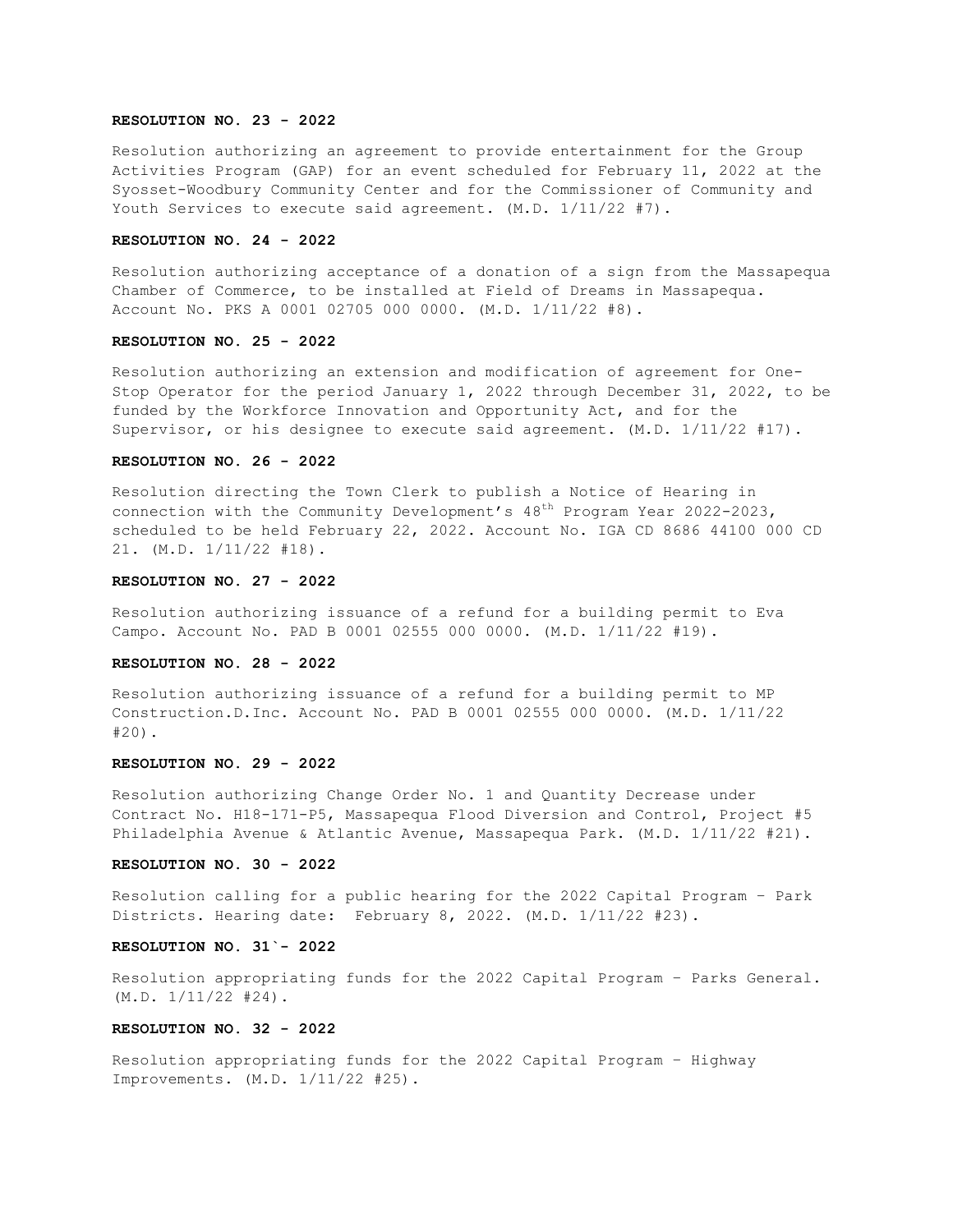## **RESOLUTION NO. 33 - 2022**

Resolution calling for a public hearing for the 2022 Capital Program – Public Parking District Improvements. Hearing date: February 8, 2022. (M.D. 1/11/22 #26).

### **RESOLUTION NO. 34 - 2022**

Resolution calling for a public hearing for the 2022 Capital Program – Solid Waste District Improvements. Hearing date: February 8, 2022. (M.D. 1/11/22 #27).

#### **RESOLUTION NO. 35 - 2022**

Resolution appropriating funds for the 2022 Capital Program – Five Year Equipment Purchase. (M.D. 1/11/22 #28).

## **RESOLUTION NO. 36 - 2022**

Resolution appropriating funds for the 2022 Capital Program – Fifteen Year Equipment Purchase. (M.D. 1/11/22 #29).

### **RESOLUTION NO. 37 - 2022**

Resolution appropriating funds for the 2022 Capital Program – Three Year Equipment Purchase. (M.D. 1/11/22 #30).

### **RESOLUTION NO. 38 - 2022**

Resolution appropriating funds for the 2022 Capital Program – Improvements to Various Town Facilities. (M.D. 1/11/22 #31).

### **RESOLUTION NO. 39 - 2022**

Resolution calling for a public hearing for the 2022 Capital Program – Public Lighting. Hearing date: February 8, 2022. (M.D. 1/11/22 #32).

#### **RESOLUTION NO. 40 - 2022**

Resolution directing the Town Clerk to advertise a Notice of Hearing to consider a Local Law entitled "A Local Law to Amend the Code of the Town of Oyster Bay, New York, Chapter 64 Purchasing, to delete and add a new Chapter 64 Purchasing Procedures". Hearing date: February 8, 2022. (M.D. 1/11/22 #22  $\frac{1}{18/22}$  #48).

## **RESOLUTION NO. 41 – 2022**

Resolution pertaining to the decision on the 2022 Fire Protection Agreements. Hearing held: January 25, 2022. (M.D. 1/4/22 #9).